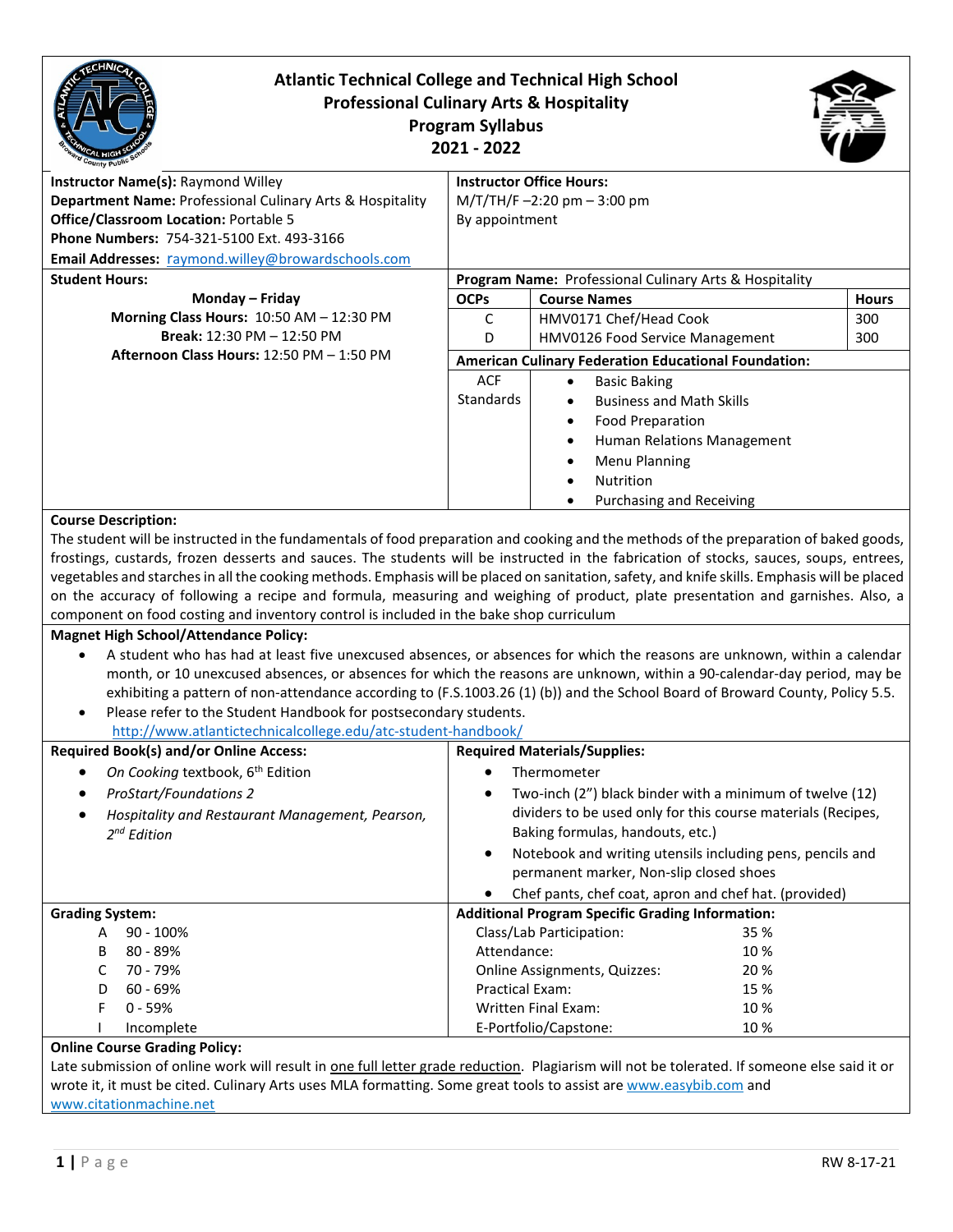# **View Your Grades: Grades can be viewed online by following the directions below:** 1. Go to Clever Single Sign On Website link: [https://sso.browardschools.com](https://sso.browardschools.com/) and login: a. Username: 10-digit student ID number b. Password: PMM/DD/YYYY (or your personally created password after initial login) 2. Click on the FOCUS app on your Clever opening page. (You may need to scroll-down the page to see the FOCUS app.) 3. Enter your FOCUS username and password. *NOTE:* If the Focus App. is not visible after logging into Clever, please navigate to the Broward Focus website directly: [https://broward.focusschoolsoftware.com/focus/.](https://broward.focusschoolsoftware.com/focus/) **Classroom/Lab Rules:** Refer to classroom management handout. **Industry Certification & State Credential Exam Cost: Outstanding Student Recognition Information:**  A gold seal will be applied to a Program Completion Certificate or an Applied Technology Diploma if the student has earned a 3.5 GPA or higher in their Career and Technical Education (CTE) classes. **Program Name:** Commercial Foods and Culinary Arts/Professional Culinary Arts & Hospitality **Course Number:** HMV0171/HMV0126 **Course Name:** Chef/Head Cook and Food Service Management **Occupational Completion Point:** C **Intended Outcomes:** (From FL DOE Curriculum Framework)

The student will be able to:

21.0 Demonstrate fruit and vegetable preparation skills.

22.0 Demonstrate buffet food preparation skills.

23.0 Demonstrate dairy, egg, and starchy product preparation skills.

24.0 Demonstrate stock, soup, and sauce preparation skills.

25.0 Demonstrate meat, poultry, fish, and seafood preparation skills.

26.0 Demonstrate bakery goods and dessert presentation skills.

27.0 Demonstrate management skills.

28.0 Comply with laws and regulations specific to the food service and hospitality industry.

29.0 Develop a business plan.

30.0 Create and prepare menus for various nutritional needs.

31.0 Utilize cost-control techniques to maximize profitability.

32.0 Interpret and incorporate guidelines and policies for food service establishments.

33.0 Compare and analyze the relationship of nutrition to wellness.

34.0 Develop and prepare menus for customers on special diets.

35.0 Compare and analyze menus of food establishments.

## **Intended Outcomes from American Culinary Federation Education Foundation:**

#### **Basic Baking**

The student will be able to:

1. Define baking terms.

2. Identify equipment and utensils used in baking and discuss proper use and care.

- 3. Demonstrate proper selection of equipment and utensils for specific application.
- 4. Identify ingredients used in baking.
- 5. Demonstrate proper scaling and measurement techniques.
- 6. Apply basic math skill to recipe conversions.
- 7. Describe properties and list function of various ingredients.
- 8. Define and describe the steps in the production of yeast-leavened breads.
- 9. Define and describe quick-breads and the mixing methods utilized to produce them.
- 10. Define and describe the various types of pies and tarts and the mixing methods utilized to produce them.
- 11. Define and describe the variety of cookie types and the mixing methods utilized to produce them.
- 12. Define and describe the variety of cake types and the mixing methods utilized to produce them.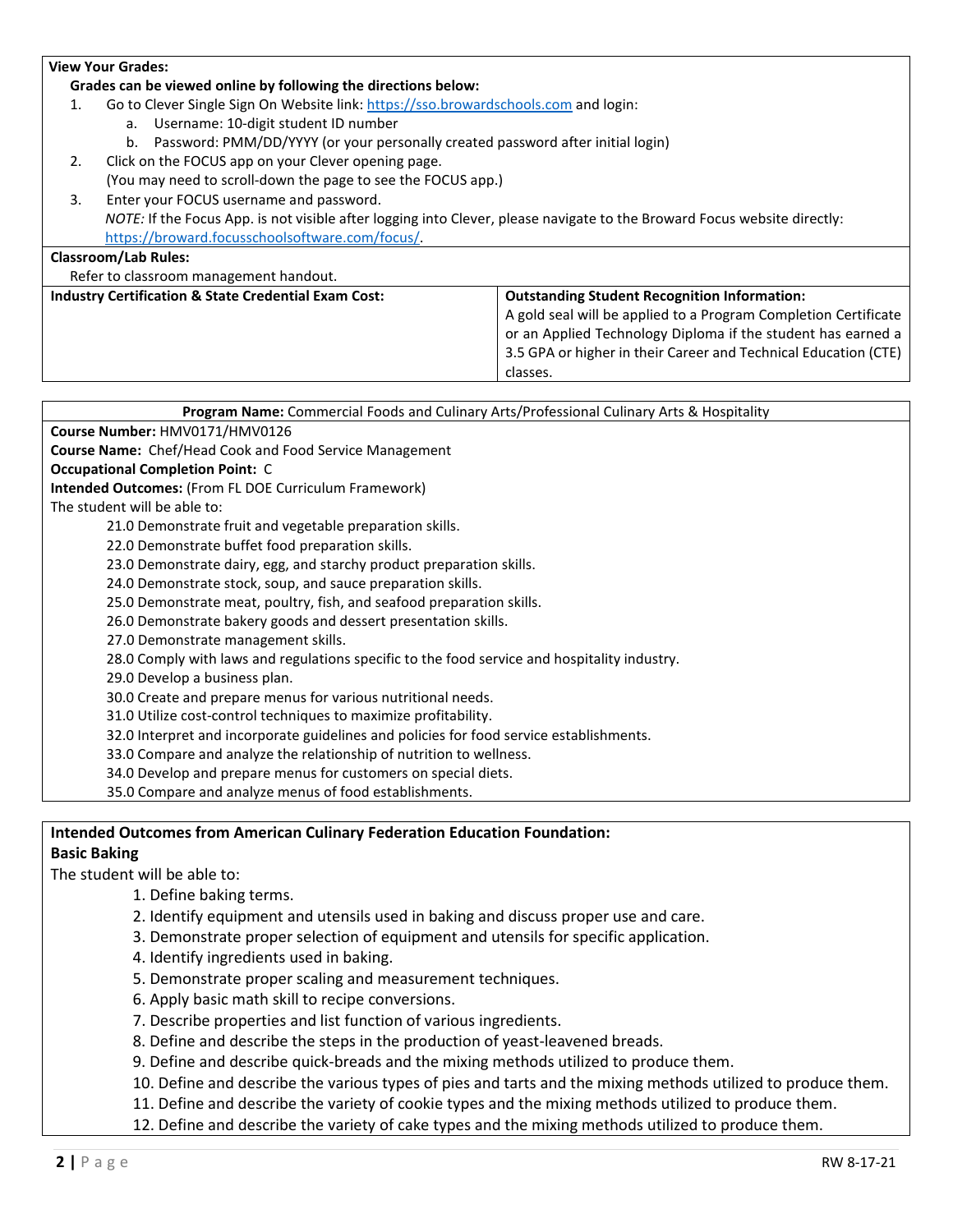13. Produce a variety of types of cookies, quick breads, cakes and basic breads.

# **Intended Outcomes from American Culinary Federation Education Foundation:**

## **Business and Math Skills**

The student will be able to:

- 1. Perform basic math functions.
- 4. Perform the process of recipe conversion and costing.
- 5. Determine selling price of menu items.
- **Intended Outcomes from American Culinary Federation: Food Preparation**

The student will be able to:

- 1. Demonstrate knife skills, hand tool and equipment operation, emphasizing proper safety techniques.
- 2. Identify the parts/components of a recipe.
- 3. Describe and use a standardized recipe.
- 4. Identify and use utensils, pots and pans and demonstrate safe practices using stoves, mixers, ovens, etc.
- 5. Define and describe the sautéing process.
- 6. Prepare a variety of foods using the sauté techniques.
- 7. Evaluate the quality of sautéed items.
- 8. Define and describe the processes of pan-frying and deep-frying.
- 9. Fry a variety of food products to their proper doneness.
- 10. Evaluate the quality of fried foods.
- 11. Define and describe the roasting and baking processes.
- 12. Compare and contrast roasting to baking, poeleing, smoke-roasting and spit- roasting.

13. Roast meats, poultry, and fish to the correct doneness to develop the best flavor and texture in the finished dish.

- 14. Evaluate the quality of roasted items.
- 15. Define and describe the barbecue process.
- 16. Select and prepare meats and seasonings and barbecue them to the appropriate doneness.
- 17. Evaluate the quality of barbecued items.
- 18. Define and describe the process of grilling and broiling.
- 19. Grill and broil foods to the proper doneness.
- 20. Evaluate the quality of grilled and broiled items.
- 21. Define and describe the processes of braising and stewing, noting the similarities and differences.
- 22. Braise and stew foods to the proper doneness.
- 23. Evaluate the quality of braised and stewed items.
- 24. Define and describe the process of shallow poaching.
- 25. Prepare shallow-poached foods properly and produce a sauce that incorporates the cooking liquid.
- 26. Evaluate the quality of shallow-poached items.
- 27. Define poaching and simmering and correctly identify the temperature range at which each occurs.
- 28. Poach and simmer foods to the proper doneness.
- 29. Evaluate the quality of poached and simmered foods.
- 30. Define and describe the boiling and steaming process.
- 31. Prepare boiled and steamed foods to the proper doneness.
- 32. Evaluate the quality of boiled and steamed items.
- 33. Utilize standard weights and measures to demonstrate proper scaling and measurement techniques.
- 34. Identify and use herbs, spices, oils and vinegar, condiments, marinades and rubs**.**
- 35. Evaluate the quality of herbs, spices, oils, vinegar, condiments, marinades, and rubs.
- 36. Perform basic fabrication tasks with meat, poultry, seafood and variety meats.
- 37. Using the basic cooking methods, prepare meat, seafood, poultry, and variety meats to the proper doneness.
- 38. Evaluate the quality of prepared meats, seafood, poultry, and variety meats.
- 39. Define stock and describe its uses.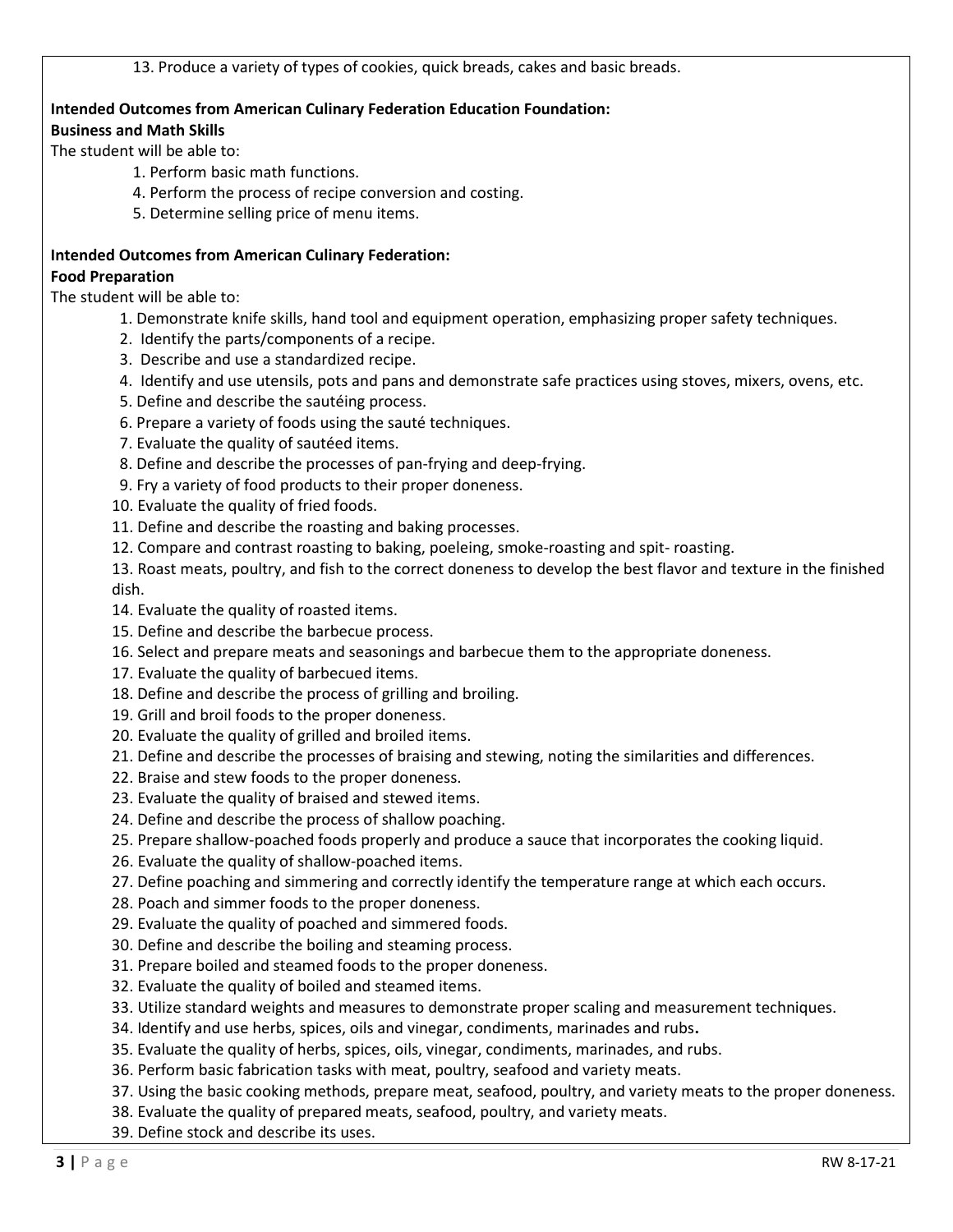40. Identify different types of stocks.

- 41. List the basic ingredients needed for making stocks.
- 42. Describe the functions of the ingredients in stock preparation.
- 43. Describe the process of making stocks.
- 44. Prepare a variety of stocks.
- 45. Evaluate the quality of a properly made stock.
- 46. Define, describe and explain the purpose of sauces.
- 47. Identify and prepare the grand sauces.
- 48. Prepare a variety of non-grand/classical sauces.
- 49. List the basic ingredients needed for making grand and non-grand sauces.
- 50. Describe the functions of the ingredients in sauces.
- 51. Evaluate the quality of a properly made sauce.
- 52. Define and describe soup and identify its two basic categories.
- 53. Prepare a variety of soups from each category.
- 54. Describe the process of making each category of soup.
- 55. Evaluate the quality of a properly made soup.
- 56. Identify a variety of fruits, vegetables, starches, legumes and grains.
- 57. Prepare a variety of fruits, vegetables, starches, legumes and grains using the basic cooking methods**.**
- 58. Evaluate the quality of prepared fruits, vegetables, starches, legumes and grains.
- 59. Identify and prepare a variety of breakfast meats.
- 60. Evaluate the quality of prepared breakfast meats.
- 61. Describe a variety of preparation techniques used in egg cookery.
- 62. Cook eggs using a variety of preparation techniques.
- 63. Evaluate the quality of prepared eggs.
- 64. Identify and prepare a variety of breakfast batter products.
- 65. Evaluate the quality of prepared breakfast batter products.

### **Intended Outcomes from American Culinary Federation Education Foundation: Human Relations Management**

The student will be able to:

1. Perform mock interviews; prepare resumes, job applications and cover letters**.**